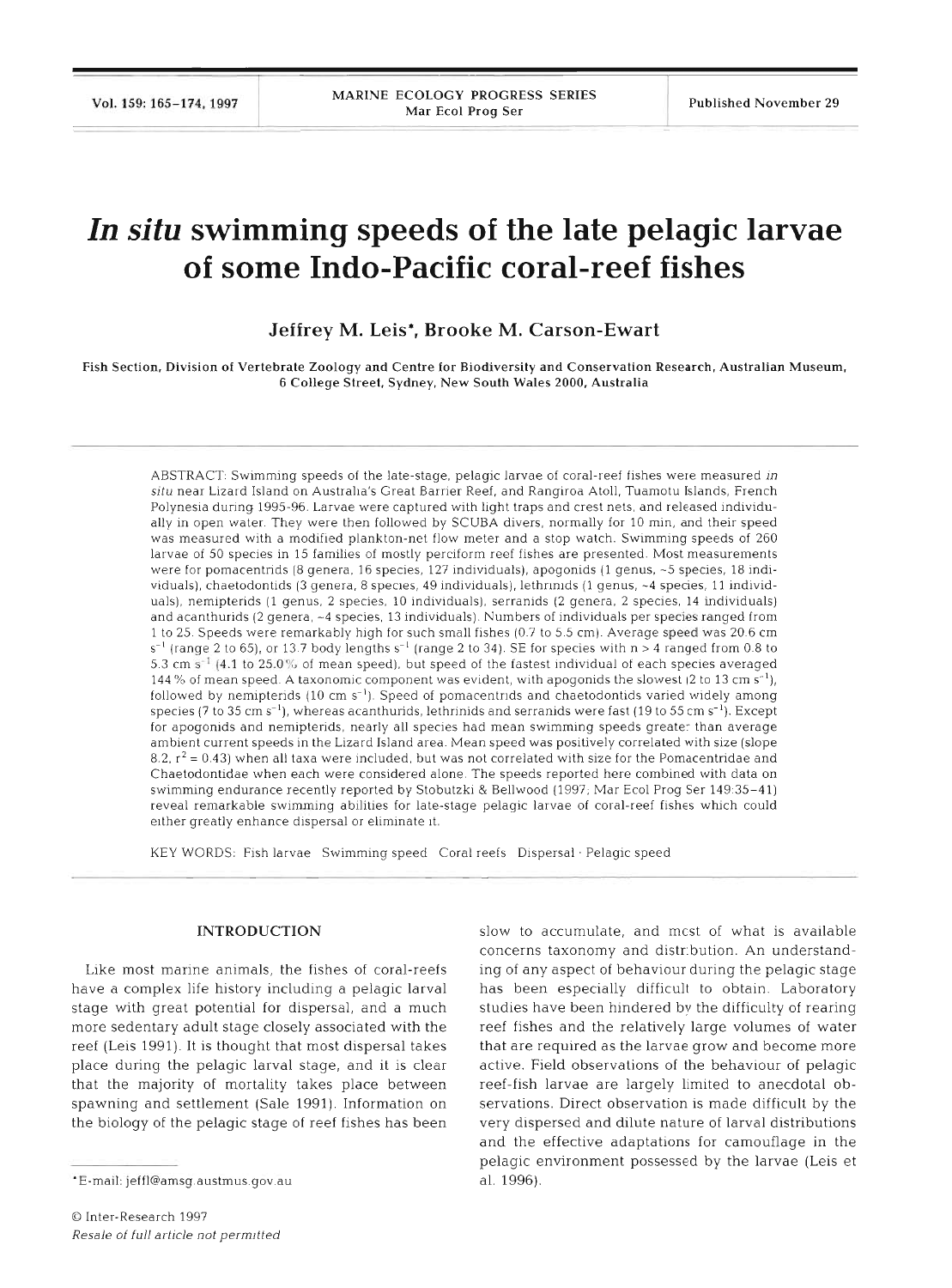Knowledge of the swimming speed of the larvae and other presettlement stages of reef fishes during the pelagic stage is important for an understanding of the ecology and dispersal of this stage. For example, only if the swimming capabilities of the larvae are known can we begin to understand to what extent these small fishes have control of their distribution. It is widely acknowledged that such larvae cannot be regarded as passive particles, but how far along the planktonic to nektonic continuum they are located is unknown. Information on temperate species, much of it derived from laboratory studies, indicates that fish larvae are weak swimmers (Blaxter 1986, Miller et al. 1988). However, Stobutzki & Bellwood (1994, 1997) have shown that late-stage coral-reef fish larvae in a laboratory swimming chamber (flume) are capable of high speeds and surprisingly large ambits. Furthermore, Leis et al. (1996) estimated some coral-reef fish larvae swam as fast as  $30 \text{ cm s}^{-1}$  in the field. Our observations in **situ,** presented here, confirm that speeds as high as reported by Stobutzki & Bellwood also occur in the field where the larvae themselves choose the speeds at which they swim. This paper provides unique information on the in **situ** swimming speed of the late pelagic stages of reef fishes. This information was obtained by the use of a recently developed methodology for making behavioural observations on the pelagic stages of reef fishes in open water (Leis et al. 1996).

Nomenclature of the pelagic stages of coral-reef fishes varies among authors. The fishes we studied were near the end of the pelagic stage and were just about to settle. Depending on the species and the author, these fishes might be considered larvae, postlarvae, prejuveniles, presettlement stages, or pelagic juveniles. The important point for our study is that they were still pelagic, and we refer to them all as larvae for convenience. For most species, this is consistent with the nomenclature of Leis & Trnski (1989).

## **METHODS**

The methods used here generally follow those of Leis et al. (1996). Late-stage larvae of reef fishes were captured by light trap [in the Great Barrier Reef, Australia (GBR)] or by crest nets fixed in the flow from ocean to lagoon in a hoa [shallow reef-flat channel, in Rangiroa, Tuamotu Islands, French Polynesia (Poly)]. A single specimen, the ephippidid Platax *pinnatus,* was captured by hand in open water, where it seemed to be mimicking a flatworm. These methods provide individuals near the end of the pelagic period which are generally competent to settle (Doherty 1987, Choat et al. 1993, Dufour 1994). For most species there is little variation in size at this stage. Most individuals have a

full complement of fin rays, and many are scaled. We refer to them as larvae not because they are incompletely developed, but because in most taxa they retain specialisations for pelagic life, such as head spination or elongate, ornamented fin spines (Leis & Trnski 1989).

The larvae, in a large container of sea water, were taken to open water by boat. They were then released one at a time by a team of SCUBA divers. One of the divers (the observer) concentrated on keeping the released larva in sight and followed it at a distance of 1 to **3** m, depending on the visibility of the fish. The other diver followed close behind the first and made observations on time elapsed, depth, swimming direction (using a compass) and distance travelled (using a calibrated, plankton-net flow meter in a hand-held bracket; Fig. 1). The bracket-mounted meter was calibrated by swimming it over a 20 m course at least 5 times in opposite directions at each of 25, 50 and 100 cm  $s^{-1}$ . The mean calibration at these speeds differed from the most extreme by only 4 %, so the mean value was used.

Individual larvae were followed only once. With the information on distance travelled and time, speed could be calculated. Each released fish was normally followed for 10 min, so most of the speeds reported here are average speeds for 10 min periods. However, some were followed for as little as 2 min. Typically, a third person in a small **(<5** m, 25 hp) support boat would circle the divers' bubbles at 20 to 30 m radius. However, on some occasions, the boat was anchored with the motor turned off.



Fig. 1. Flowmeter console used to measure distance travelled. Meter was a calibrated General Oceanics Model 2030R with a low-speed rotor. Note underwater slate on top of bracket. Console was held by hand out in front of the second diver during in situ measurements of swimming speed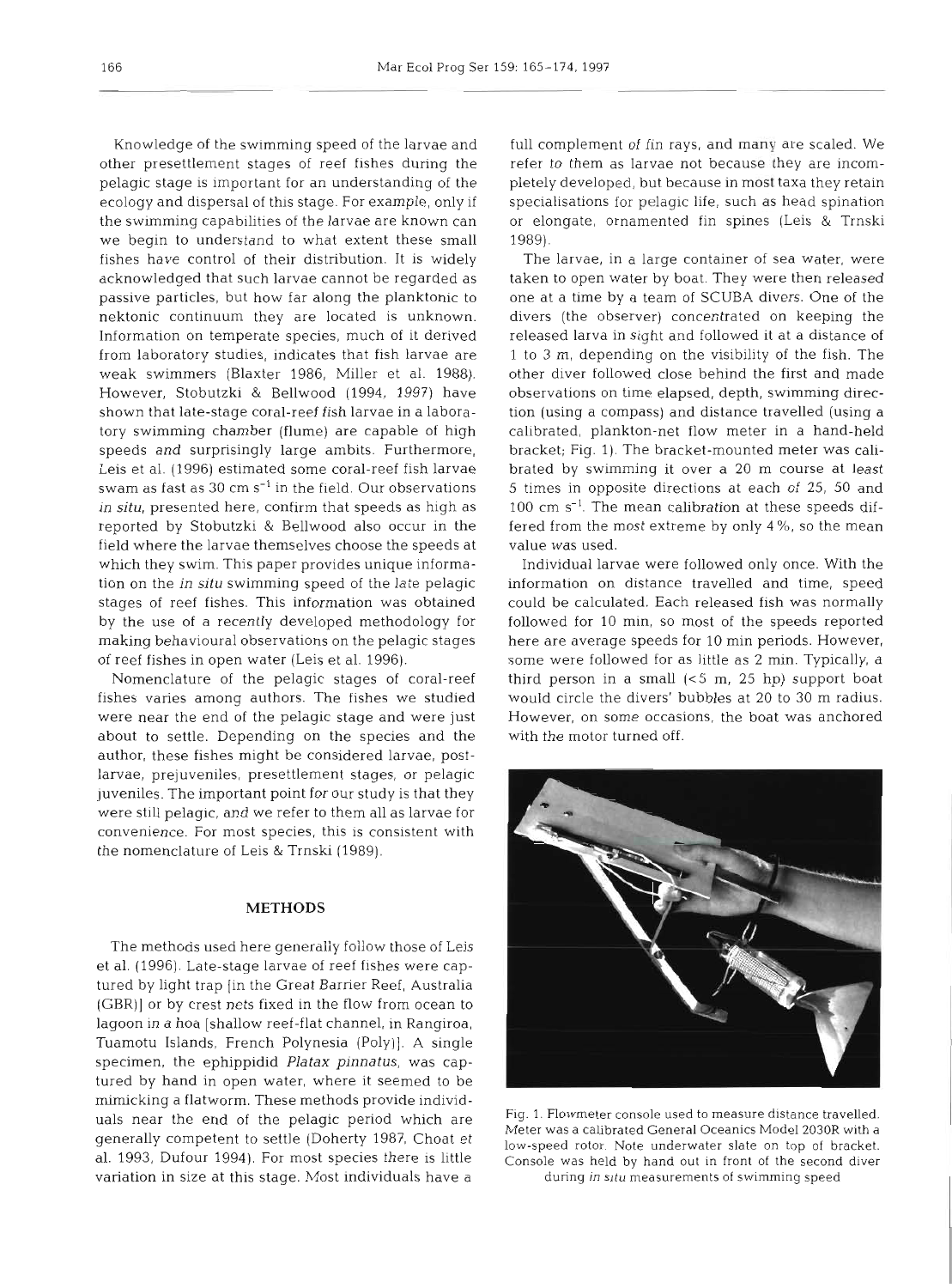Although the larvae were certainly aware of the presence of the divers, most species were amenable to this approach. By this, we mean they showed no apparent concern over the 2 divers, undertook no evasive manoeuvres, frequently fed, or examined potential food particles, and often attempted to shelter near the observer when potential predators appeared. Behaviour of late pelagic larvae was markedly different when they were actively pursued by divers for capture (e.g. for voucher specimens) or by predators. Finally, in other work, where we released larvae near reefs using the same methods and observed settlement behaviour. larvae swam slower over the reef than in open water and carefully examined potential settlement sites, sometimes settling, but sometimes rejecting them, and returned to the pelagic environment (unpubl. data). This indicates they were not trying to escape the divers. Larvae certainly did not increase speed with time in response to the following divers. This was taken as evidence that the fish were not stressed by the presence of the divers and the normal 'following procedure', and behaved naturally. We included data here only for fish that generally ignored the divers and swam in an apparently normal way. A few species frequently stopped, turned, faced the divers and hovered (e.g. tetraodontids), others would do little more than sink steeply to the bottom (e.g. Pomacentrus amboinensis), and some were very attracted to the divers and apparently tried to settle on them (e.g most blenniids and some holocentrids). For these taxa, only the few individuals that did not behave in this way were included in our study, but we note which taxa these were. In otherwise 'normal' species, some individuals would act in a decidedly nonnormal way, losing equilibrium as if damaged, or persisting in attempts to settle on the divers. Data from such individuals were excluded. A high proportion of individuals of the butterfly fish Chelmon rostratus swam on their sides, rather than in a more conventional orientation, for portions of the observation session. As these fish seemed otherwise normal and continued to swim strongly, we included swimming speed data from them.

For some taxa, we had difficulty obtaining swimming speed measurements. Partly, this was due to rarity or absence of these taxa in our collections due to gear selectivity (e.g. ephippidids, labrids, scarids). However, behavioural differences among taxa and individuals were more of a problem. Consequently, we were able to present only limited data on some taxa.

Swimming speed observations were made in the vicinity of Lizard Island, northern GBR, in the lagoon of the GBR, and at Poly. In most cases, water depth was 20 to 40 m, but some measurements were made in shallower water, and a few were made in the open ocean off Poly over depths of >300 m. Larvae were

never followed deeper than 20 m. Most release points were in open water with no substrate in view. HOWever, some were within sight of a reef. Data from these near-reef releases were excluded if the fish swam over the reef or made an effort to examine the bottom or settle. Lizard Island data were gathered in November-December 1995 and 1996 and January-February 1996. Water temperatures were 25.5 to 31.0°C during these periods (L. Vail pers. comm.). Poly data were gathered in June 1996. Water temperatures in the hoa are close to those in the ocean and were 24 to 28°C during this time (A. Lo-Yat pers. comm.).

Most larvae were identifiable in the field. Others were identified from larvae recaptured at the end of the observation period. In some cases, specimens of uncertain identity could not be captured at the end of the observation, or if captured could not be identified to species with confidence. These are indicated with a '?'. Where we use spp., we are uncertain of species identification, but are reasonably certain more than 1 species is involved. In some cases, some of the individuals could be identified, or the possibilities limited to a few species. These include the following: Apogon spp.-'unstriped' spp such as *fragilis* and *coccineus* of similar larval morphology and size: called Apogon 'blackhead' by Leis et al. (1996); Lethrinus spp.includes at least L. genivittatus and variegatus; Scolopsis spp.-most are bilineatus, but a second, unidentified species is present; Dischistodus spp.-most, if not all, are D. prosopotaenia; Chromis atripectoralis-may include C. viridis; Neopomacentrus cyanomos?-may include N. bankieri; and Ptereleotris spp.  $(Poly)$  heteroptera and/or microlepis. Carapidid larvae of the Tribe Carapini (genera *Carapus* and *Encheliophis*) generally cannot be identified past the level of Tribe (Markle & Olney 1990). Therefore, our carapidid larva was identified as Carapini.

Speed is expressed in  $cm s^{-1}$  or in body lengths  $s^{-1}$  $(BL s<sup>-1</sup>)$ . A 'family average' is the average of the mean speeds of each of the included species. Size of larvae is standard length (SL) and is based on measured voucher specimens whenever possible. However, in some cases, it is based on other specimens captured with the same methods, or in a few cases on information in the literature. Sizes are means in cm. The regression of speed on body length utilised the average size and the average speed of each taxon, and the figure shows 1 point, based on these data, for each taxon, regardless of number of individuals measured for each.

Data from the 2 study sites (GBR and Poly) are kept separate even if the same species is involved due to differences in environments and capture methods employed at each site. For readability, the same species from 2 different sites is referred to as 2 taxa rather than 1.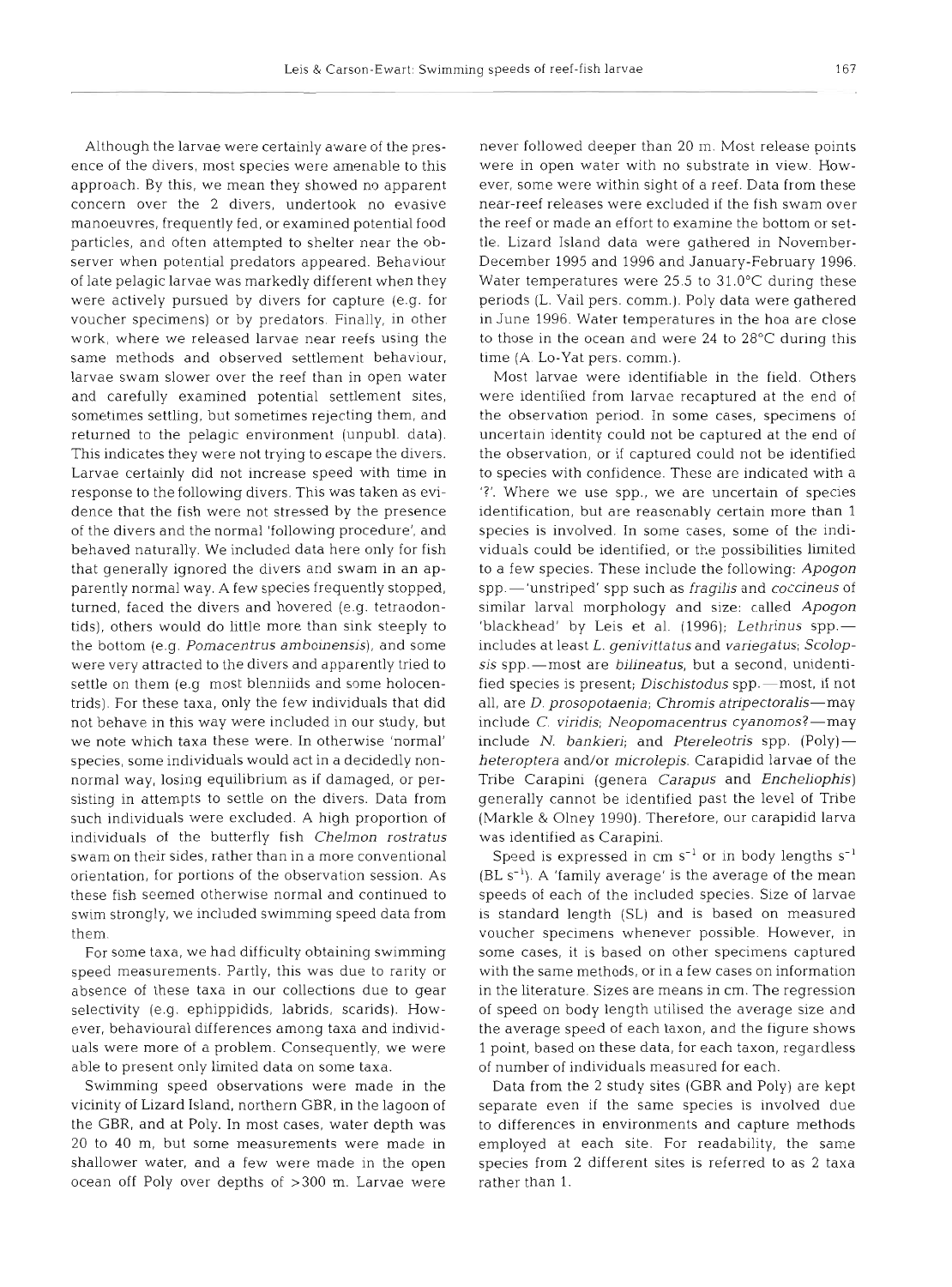#### **RESULTS**

Most species swam at remarkably high mean speeds, the average of which was  $20.6 \text{ cm s}^{-1}$  (Table 1). The fastest species (Myripristis sp.) swam at 65.5 cm  $s^{-1}$ , but this is based on only 1 individual. The fastest species for which we have replicate measurements was the acanthurid Acanthurus triostegus at 55.7 cm s<sup>-1</sup>. Mean speeds of more than half the species were in excess of 20 cm  $s^{-1}$  (Fig. 2), and 3 were greater than 40 cm  $s^{-1}$ . Twenty-one species (39%) swam at 10 to 19.9 cm s<sup>-1</sup>, and 20 (37%) at 20 to 29.9 cm s<sup>-1</sup> (Fig. 2). There was a marked taxonomic component to this (Table 2). Ephippidids were the slowest swimmers  $(4.9 \text{ cm s}^{-1})$  although this is based on only 1 specimen of 1 species. Otherwise, apogonids were the slowest swimmers, with a family average of only  $6.3 \text{ cm s}^{-1}$ , followed by nemipterids at  $10.5 \text{ cm s}^{-1}$ . Family average speeds of the remaining 12 families exceeded 17 cm  $s^{-1}$ , and they exceeded 25 cm  $s^{-1}$  in 5 of these (acanthurids, blenniids, holocentrids, lutjanids, and microdesmids). Within families, large differences in swimming speed were common among species, with the pomacentrids, apogonids and chaetodontids the most obvious examples (Table 1).

The mean speeds of the 20 taxa (mostly species) for which we had measurements on 5 or more individuals fell into 4 broad groups based on speed (Fig. 3). The 2 Apogon species were the slowest at about 5 cm  $s^{-1}$ . Three pomacentrids (Abudefduf septemfasciatus, Dischistodus spp. and Chrysiptera rollandi) and the nemipterid Scolopsis spp. swam at about 9 to 11 cm  $s^{-1}$ . A large group including all 5 chaetodontids of 2 genera



Fig **2.** Frequency distribution of mean swimming speed of 54 taxa (see Table 1) of late-stage larvae of coral-reef fishes

(Chaetodon and Chelmon), the Lethrinus spp., 6 pomacentrids of 5 genera (Chromis, Chrysjptera, Dascyllus, Neopomacentrus and Pomacentrus) and the serranid Diploprion bifasciatum swam at 15 to 24 cm  $s^{-1}$ . The acanthurid Acanthurus triostegus was the fastest by far at 56 cm  $s^{-1}$ .

Speed of the fastest individual is perhaps the best estimate of the swimming potential of a species (Table 1). For the 36 species in which  $n > 1$ , the average difference between the mean speed and the fastest individual was 7.4 cm  $s^{-1}$  (range 0.2 to 22.8 cm  $s^{-1}$ ). On average, the fastest individual of a species swam 44 % faster (range 4 to  $92\%$ ) than the mean speed for that species. In the 2 fastest species (Myripristis sp. and Acanthurus triostegus), the fastest individual swam at  $65$  cm s<sup>-1</sup>, which is a slight underestimate, as these 2 fishes slowly pulled away from the divers because they could not keep pace.

If speed is expressed as BL  $s^{-1}$ , the performance of some smaller species is emphasised (Table 1). By this measure of mean speed, the 2 fastest species were a small (0.7 cm) pomacentrid, Chromis atripectoralis  $(33.8 \text{ BL s}^{-1})$ , and a small  $(1.0 \text{ cm})$  blenniid, *Stanulus* seychellensis (26.4 BL S-'), but **3** other pomacentrid species and a chaetodontid (0.8 to 1.4 cm SL) swam at 24 BL  $s^{-1}$  or faster. Most species (31) swam at 10 to 20 BL S-', and **7** swam at >20 BL S-' (Fig. 4). The fastest family average was for the Blenniidae at  $26.4$  BL s<sup>-1</sup>, but this was based on only 1 individual of 1 species. Otherwise, the fastest families were pomacanthids, pomacentrids, holocentrids, chaetodontids and acanthurids, all at  $>12.7$  BL s<sup>-1</sup> (Table 2). The slowest families were carapidids, ephippidids and apogonids, all at  $<$  5.8 BL s<sup>-1</sup>: all others were faster than 10 BL s<sup>-1</sup> (Table 2). So, irrespective of which units are used to quantify swimming speed, the ephippidids and apogonids were among the slowest families.

Although the difference in swimming speed between the fastest and slowest individual of a species was frequently large (Table l), overall, the variation in speed around the average was not large. The 20 species for which we had measurements on 5 or more individuals had an average mean speed of  $18.7 \text{ cm s}^{-1}$ (Table 1, Fig. 3). For these species, the SE of mean speed was 0.8 to 5.3 cm  $s^{-1}$ , which is 4.1 to 25% of the mean speed. In 9 species, SE was  $< 10\%$  mean speed, and in only 4 was it >20 %. Thus, while there is obvious potential for high variation in swimming speed, it was realised in only a few species.

If all species were pooled, there was not a significant relationship between speed and size (speed = 1.13 size + 18.36,  $R^2$  = 0.06, p = 0.10). However, if we discounted the very long (19.4 cm), worm-like larva of the carapidid, which had an angullliform style of swimming shared by no other species we studied, the relationship became sig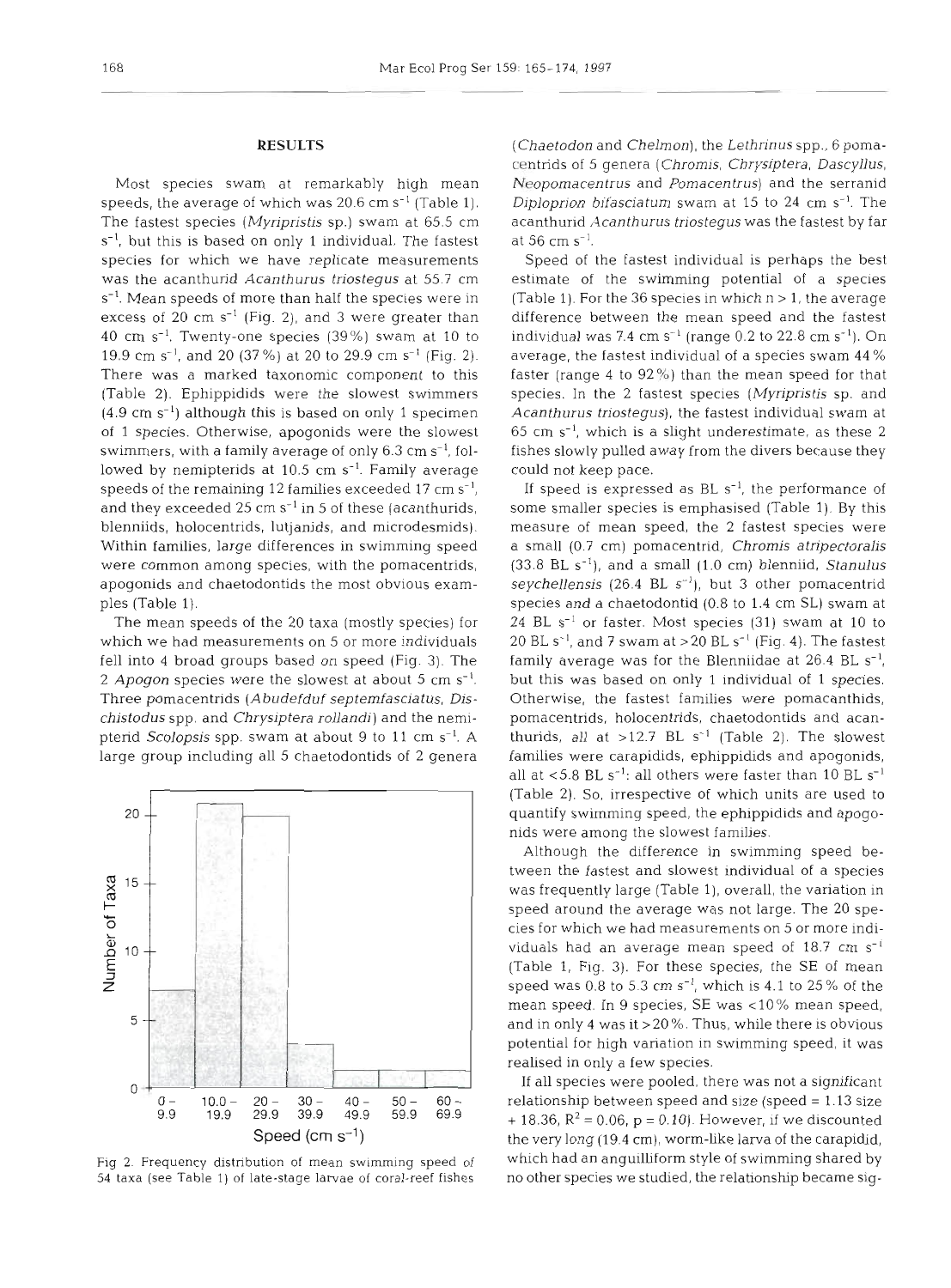*Table* 1. *Swimming speed of late larvae of coral-reef fishes. Sizes are mean standard lengths.* GBR; *Great Barrier Reef; POLY: Tuamotu Islands;* **Max,** hkn: *fastest and slowest individual; SE: standard error 'Taxa that, in general, did not swim 'normally'* 

|                                                  |                                |              |                                |              | Speed $(cm s^{-1})$ |              |              | Speed $(BL s^{-1})$ |              |               |  |
|--------------------------------------------------|--------------------------------|--------------|--------------------------------|--------------|---------------------|--------------|--------------|---------------------|--------------|---------------|--|
| Species                                          | Location                       | Size<br>(cm) | N                              | Mean         | SE                  | Max          | Min          | Mean                | Max          | Min           |  |
|                                                  |                                |              |                                |              |                     |              |              |                     |              |               |  |
| Acanthuridae                                     |                                |              |                                |              |                     |              |              |                     |              |               |  |
| Acanthurus sp.                                   | <b>GBR</b>                     | 2.1          | 3                              | 24.7         | 9.6                 | 47.6<br>65.3 | 8.3<br>36.8  | 11.8<br>23.2        | 22.6<br>27.2 | 4.0<br>15.3   |  |
| Acanthurus triostegus                            | POLY<br>POLY                   | 2.4<br>2.6   | 7<br>$\mathbf{2}$              | 55.7<br>26.9 | 3.1<br>0.9          | 28.3         | 25.6         | 10.4                | 109          | 9.8           |  |
| Naso brevirostris<br>Naso lituratus              | POLY                           | 5.5          | $\mathbf{1}$                   | 29.5         |                     |              |              | 5.4                 |              |               |  |
| Apogonidae                                       |                                |              |                                |              |                     |              |              |                     |              |               |  |
| Apogon spp.                                      | GBR                            | 0.9          | 6                              | 5.1          | 1.3                 | 8.8          | 0.7          | 5.9                 | 10.0         | 0.9           |  |
| Apogon cf. cyanosoma                             | GBR                            | 1.2          | 3                              | 6.5          | 1.6                 | 8.8          | 2.7          | 5.4                 | 7.3          | $2.2^{\circ}$ |  |
| Apogon cyanosoma                                 | GBR                            | 1.1          | $\mathbf{1}$                   | 12.8         |                     |              |              | 11.6                |              |               |  |
| Apogon taemophorus                               | GBR                            | 1.0          | 3                              | 1.8          | 0.7                 | 3.5          | 0.9          | 1.8                 | 3.5          | 0.9           |  |
| Apogon trimaculatus                              | GBR                            | 1.2          | 5                              | 5.1          | 0.8                 | 7.3          | 3.0          | 4.2                 | 6.1          | 2.5           |  |
| Blenniidae                                       |                                |              |                                |              |                     |              |              |                     |              |               |  |
| Stanulus seychellensis                           | GBR                            | 1.0          | 1                              | 26.4         |                     |              |              | 26.4                |              |               |  |
| Carapididae                                      |                                |              |                                | 20.4         |                     |              |              | 1.1                 |              |               |  |
| Carapini                                         | POLY                           | 19.4         | $\mathbf{1}$                   |              |                     |              |              |                     |              |               |  |
| Chaetodontidae<br>Chaetodon aureofasciatus       | <b>GBR</b>                     | 1.1          | 5                              | 17.9         | 3.7                 | 25.5         | 3.4          | 16.3                | 23.2         | 3.0           |  |
| Chaetodon aunga                                  | GBR                            | 1.8          | $\mathbf{1}$                   | 13.5         |                     |              |              | 7.5                 |              |               |  |
| Chaetodon auriga                                 | <b>POLY</b>                    | 1.9          | $\overline{c}$                 | 3.8          | 0.1                 | 4.0          | 3.6          | 2.0                 | 2.1          | 1.9           |  |
| Chaetodon citrinellus                            | POLY                           | 2.8          | $\overline{2}$                 | 24.2         | 0.7                 | 25.2         | 23.3         | 8.7                 | 9.0          | 8.3           |  |
| Chaetodon plebeius                               | GBR                            | 1.0          | 11                             | 24.1         | 1.7                 | 31.6         | 13.1         | 24.1                | 31.6         | 13.1          |  |
| Chaetodon rainfordi                              | GBR                            | 1.1          | 9                              | 20.8         | 2.8                 | 33.6         | 9.0          | 18.9                | 30.6         | 8.2           |  |
| Chaetodon trifascialis                           | GBR                            | 1.1          | $\overline{4}$                 | 15.4         | 3.8                 | 23.3         | 4.9          | 14.0                | 21.2         | 4.5           |  |
| Chaetodon trifasciatus                           | POLY                           | 1.1          | 6                              | 20.9         | 5.0                 | 39.0         | 4.9          | 19.0                | 35.5         | 4.5           |  |
| Chelmon rostratus                                | GBR                            | 1.5          | 7                              | 17.6         | $2.2\,$             | 23.6         | 6.7          | 11.7                | 15.7         | 4.5           |  |
| Coradion chrysozonus                             | <b>GBR</b>                     | 1.4          | $\overline{c}$                 | 26.1         | 3.0                 | 30.3         | 21.9         | 18.6                | 21.6         | 15.6          |  |
| Ephippididae                                     |                                |              |                                | 4.9          |                     |              |              | 5.4                 |              |               |  |
| Platax pinnatus                                  | GBR                            | 0.9          | $\mathbf{1}$                   |              |                     |              |              |                     |              |               |  |
| Holocentridae<br><i>Myripristis</i> sp.          | POLY                           | 5.5          | $\mathbf{1}$                   | 65.5         |                     |              |              | 11.9                |              |               |  |
| Neoniphon sammara *                              | POLY                           | 2.8          | $\mathbf{1}$                   | 48.1         |                     |              |              | 17.2                |              |               |  |
| Lethrinidae                                      |                                |              |                                |              |                     |              |              |                     |              |               |  |
| Lethrinus spp.                                   | GBR                            | 1.8          | 11                             | 19.4         | 1.2                 | 27.2         | 13.8         | 10.8                | 15.1         | 7.6           |  |
| Lutjanidae                                       |                                |              |                                |              |                     |              |              |                     |              |               |  |
| Lutjanus fulviflamma *                           | GBR                            | 1.6          | $\mathbf{1}$                   | 14.5         |                     |              |              | 9.0                 |              |               |  |
| Lutjanus carponotatus                            | <b>GBR</b>                     | 2.0          | 2                              | 23.5         | 7.5                 | 34.0         | 12.9         | 11.7                | 17.0         | 6.5           |  |
| Caesio cuning                                    | GBR                            | 2.0          | 1                              | 39.7         |                     |              |              | 19.9                |              |               |  |
| Caesio sp.                                       | GBR                            | 2.0          | $\mathbf{1}$                   | 23.3         |                     |              |              | 11.7                |              |               |  |
| Microdesmidae                                    |                                |              |                                |              |                     |              |              |                     |              | 8.2           |  |
| Ptereleotris sp.                                 | POLY                           | 2.3          | $\overline{c}$<br>$\mathbf{2}$ | 28.9         | 7.0<br>7.7          | 38.8<br>43.7 | 18.9<br>21.9 | 12.5<br>10.6        | 16.9<br>14.1 | 7.1           |  |
| Ptereleotris heteroptera                         | GBR                            | 3.1          |                                | 32.8         |                     |              |              |                     |              |               |  |
| Nemipteridae<br>Scolopsis spp.                   | <b>GBR</b>                     | 1.0          | 10                             | 10.5         | 1.9                 | 18.2         | 2.5          | 10.5                | 18.2         | 2.5           |  |
| Pomacanthidae                                    |                                |              |                                |              |                     |              |              |                     |              |               |  |
| Pomacanthus sexstriatus                          | GBR                            | 1.3          | $\mathbf{2}$                   | 22.2         | 2.3                 | 25.5         | 18.9         | 17.1                | 19.6         | 14.6          |  |
| Pomacentridae                                    |                                |              |                                |              |                     |              |              |                     |              |               |  |
| Abudefduf septemfasciatus                        | <b>GBR</b>                     | 1.2          | 5                              | 10.2         | 1.9                 | 16.4         | 5.1          | 8.5                 | 13.6         | 4.2           |  |
| Chromis atripectoralis                           | GBR                            | 0.7          | 25                             | 23.7         | 1.0                 | 36.9         | 7.8          | 33.8                | 52.7         | 11.1          |  |
| Chromis cyanea                                   | POLY                           | 0.8          | 4                              | 19.1         | 4.3                 | 33.1         | 9.2          | 23.9                | 41.3         | 11.6          |  |
| Chrysiptera glauca                               | POLY                           | 1.3          | 6                              | 24.4         | 5.3                 | 38.8         | 7.5          | 18.8                | 29.9         | 5.8           |  |
| Chrysiptera leucopoma                            | POLY                           | 1.4          | 2                              | 34.6         | 3.7                 | 39.9         | 29.4         | 24.7                | 28.5         | 21.0          |  |
| Chrysiptera rollandi                             | <b>GBR</b>                     | 1.0          | 15                             | 11.5         | 1.3                 | 19.3         | 2.3          | 11.5                | 19.3         | 2.3           |  |
| Dascyllus aruanus                                | GBR                            | 0.8          | 11                             | 19.7         | 1.9                 | 30.1         | 9.1          | 24.6                | 37.7         | 11.4          |  |
| Dascyllus reticulatus                            | GBR                            | 0.8          | $\mathbf{1}$<br>$\mathbf{1}$   | 15.3<br>12.2 |                     |              |              | 19.1<br>12.2        |              |               |  |
| Dascyllus trimaculatus                           | ${\small\textsf{GRR}}$<br>POLY | 1.0<br>1.0   | $\mathbf{1}$                   | 12.2         |                     |              |              | 12.2                |              |               |  |
| Dascyllus trimaculatus<br>Dischistodus spp.      | GBR                            | 0.9          | 18                             | 8.7          | 0.9                 | 15.1         | 2.8          | 9.6                 | 16.8         | 3.1           |  |
| Neopomacentrus azysron                           | <b>GBR</b>                     | 1.2          | 10                             | 18.9         | 1.3                 | 26.8         | 13.5         | 15.8                | 22.3         | 11.3          |  |
| Neupomacentrus cyanomos?                         | GBR                            | 1.1          | 14                             | 16.6         | 1.6                 | 25.4         | 2.2          | 15.1                | 23.1         | 2.0           |  |
| Pomacentrus amboinensis                          | GBR                            | 1.2          | $\mathbf{1}$                   | 11.8         |                     |              |              | 9.8                 |              |               |  |
| Pomacentrus lepidogenys                          | <b>GBR</b>                     | 1.3          | 10                             | 22.3         | 1.1                 | 26.6         | 16.0         | 17.1                | 20.5         |               |  |
| Pomacentrus moluccensis'                         | GBR                            | 1.1          | 2                              | 10.7         | 0.5                 | 11.5         | 9.9          | 9.7                 | 10.4         | 9.0           |  |
| Stegastes sp.                                    | POLY                           | 1.4          | $\mathbf{1}$                   | 25.9         |                     |              |              | 18.5                |              |               |  |
| Serranidae                                       |                                |              |                                |              |                     |              |              |                     |              |               |  |
| Diploprion bifasciatum                           | <b>GBR</b>                     | 2.5          | 11                             | 21.8         | 1.0                 | 26.4         | 16.5         | 8.7                 | 10.6         | 6.6           |  |
| Plectropomus leopardus                           | GBR                            | 1.7          | 3                              | 19.2         | 1.6                 | 23.0         | 16.3         | 11.3                | 13.5         | 9.6           |  |
|                                                  |                                |              |                                |              |                     |              |              |                     |              |               |  |
| Tetraodontidae                                   |                                |              |                                |              |                     |              |              |                     |              |               |  |
| Canthigaster bennetti<br>Canthigaster valentini* | gbr<br>GBR                     | 2.5<br>1.2   | $\mathbf{1}$<br>$\mathbf{1}$   | 25.2<br>14.4 |                     |              |              | 10.1<br>12.0        |              |               |  |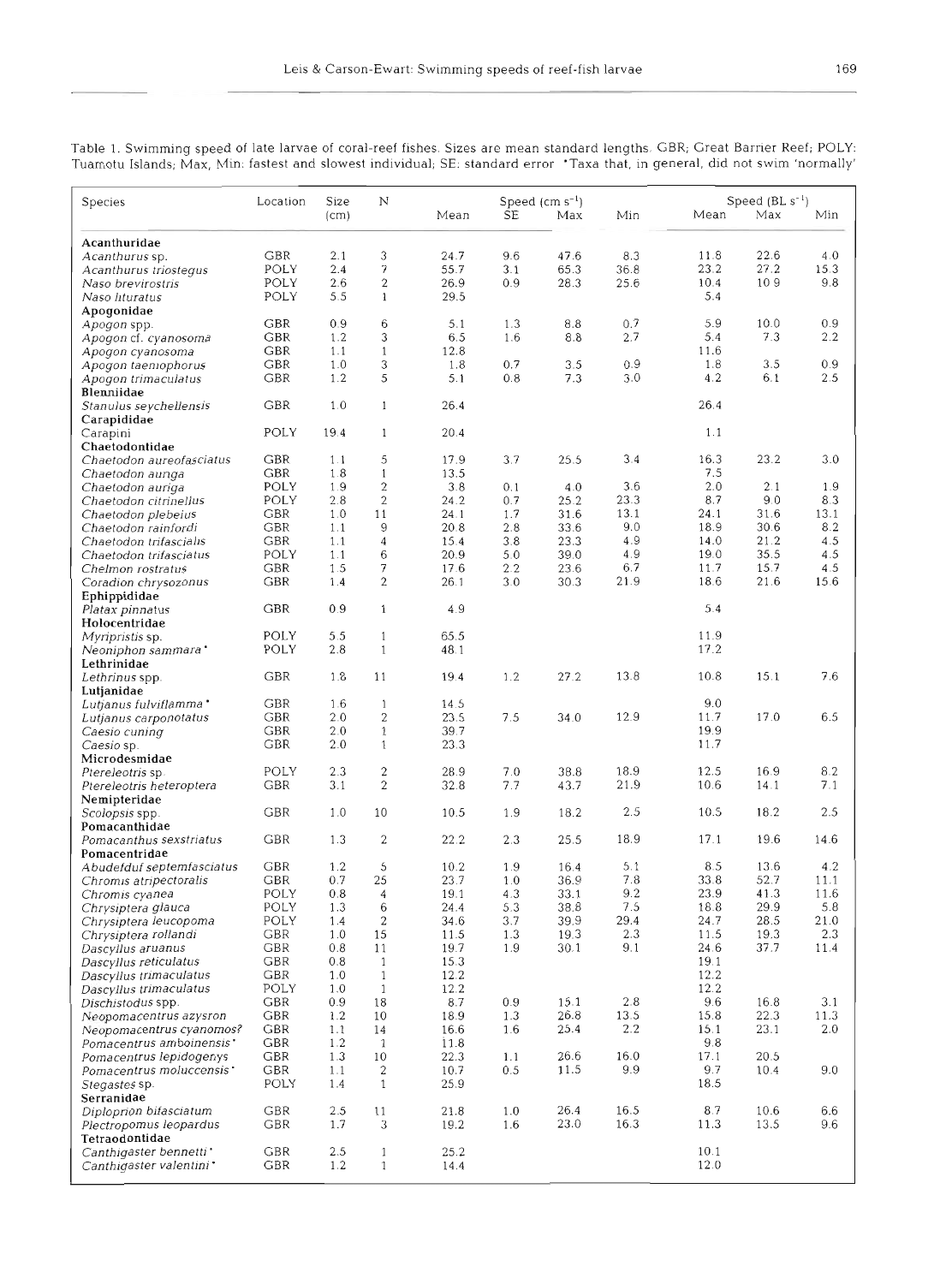| Family         | No. of         |             | Speed $(cm s-1)$ |      | Speed $(BL s^{-1})$ |      |      |  |
|----------------|----------------|-------------|------------------|------|---------------------|------|------|--|
|                | taxa           | Average Max |                  | Min  | Average Max         |      | Min  |  |
| Acanthuridae   | 4              | 28.2        | 55.7             | 24.7 | 12.7                | 23.2 | 5.4  |  |
| Apogonidae     | 5              | 6.3         | 12.8             | 1.8  | 5.8                 | 11.6 | 1.8  |  |
| Blenniidae     |                | 26.4        |                  |      | 26.4                |      |      |  |
| Carapididae    |                | 20.4        |                  |      | 1.1                 |      |      |  |
| Chaetodontidae | 10             | 18.4        | 26.1             | 3.8  | 14.4                | 24.1 | 3.8  |  |
| Ephippididae   |                | 4.9         |                  |      | 5.4                 |      |      |  |
| Holocentridae  | $\overline{2}$ | 56.8        | 65.5             | 48.1 | 14.6                | 17.2 | 11.9 |  |
| Lethrinidae    |                | 19.4        |                  |      | 10.8                |      |      |  |
| Lutjanidae     |                | 25.2        | 39.7             | 14.5 | 13.1                | 19.9 | 9    |  |
| Microdesmidae  | $\overline{2}$ | 30.8        | 28.9             | 32.8 | 11.6                | 12.5 | 10.6 |  |
| Nemipteridae   |                | 10.5        |                  |      | 10.5                |      |      |  |
| Pomacanthidae  |                | 22.2        |                  |      | 17.1                |      |      |  |
| Pomacentridae  | 17             | 17.5        | 34.6             | 8.7  | 16.8                | 33.8 | 8.5  |  |
| Serranidae     | 2              | 20.5        | 21.8             | 19.2 | 10.0                | 11.3 | 8.7  |  |
| Tetraodontidae | 2              | 19.8        | 25.2             | 14.4 | 11.0                | 10.1 | 12   |  |

Table 2 Family average values for swimming speed of the late larvae of coral- of the narrow range in size of the spe-<br>reef fishes speed of the late larvae of coral- ories in these 2 families (Table 1)

nificant with  $R^2 = 0.43$  (Fig. 5). If attention was confined to the size range over which we had good coverage (i.e. 0.8 to 3.1 cm SL), the relationship was still significant, and with similar slope (speed =  $10.2$  size + 4.5, p  $\leq 0.01$ ), but  $R^2$  decreased to 0.35. This reflects the variability in When making behavioural observations such as speed at size, particularly among the smaller  $( $2 \text{ cm SL}$ )$  those reported here, it is possible that the presence of species. Only 2 families-Pomacentridae and Chaeto- the observer leads to bias or unnatural behaviour. In dontidae-had enough species represented to justify in-<br>the present study, all indications were that this was not dependent analysis. In neither was the relationship be-<br>tween speed and size significant  $(R^2 = 0.14$  and 0.01, although the swimming speed data are clearly colrespectively, both p > 0.10). However, any relationship lected under more natural conditions than those that might exist would be very difficult to detect because obtainable in the laboratory, the degree of bias cannot

cies in these 2 families (Table 1).

Included in the above analyses are data from 6 species which usually did not swim in a 'normal' way (marked with ' in Table 1). For each of these species, 1 or 2 individuals did swim without abnormal behaviour in the presence of divers, and it is these few individuals that provided the included data. The average speed of these 6 species was 20.8 cm  $s^{-1}$  (11.3 BL  $s^{-1}$ ) compared with a mean of 20.6 cm *S-'*   $(13.7 \text{ BL s}^{-1})$  for all 50 taxa. Therefore, there is no reason to suspect that the speeds of the amenable individuals of<br>the 6 species that were not usually amenable to our approach were anything other than representative.

### **DISCUSSION**

although the swimming speed data are clearly col-



Fig. 3. Mean swimming speed (and standard error) for the late-stage larvae of 20 species for which 5 or more individuals were measured. The key gives the families. Species: 1, Acanthurus triostegus; 2, Apogon spp.; 3, Apogon trimaculatus; 4, Chaetodon aureofasciatus; 5. Chaetodon plebeius; 6, Chaetodon ralnfordi; 7. Chaetodon tnfasciatus; 8. Chelmon rostratus; 9, Lethrinus spp.; 10, Scolopsis spp.; 11, Abudefduf septemfasciatus; 12, Chromis atripectoralis; 13, Chrysiptera glauca; 14, Chrysiptera rolland;; 15, Dascyllus aruanus; 16, Dischistodus spp.; 17, Neopomacentrus azysron; 18, Neopomacentrus cyanomos?; 19, Pomacentrus lepidogenys; 20, Diploprion bifasciatum. See Table 1 for other details on these taxa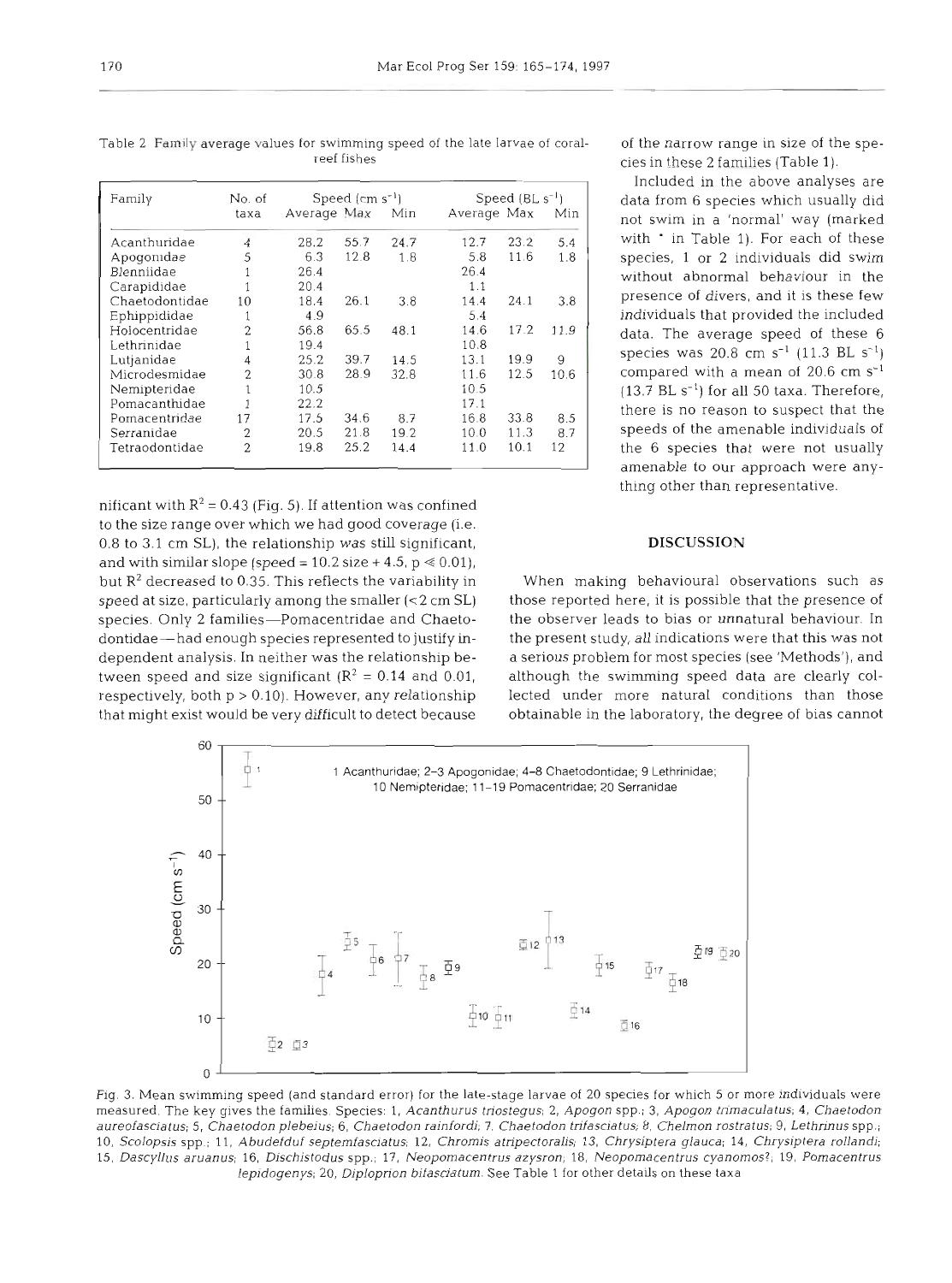

Fig. 4. Frequency distribution of mean swimming speed of 54 taxa of late-stage larvae of coral-reef fishes. Same taxa as Fig. 2

be determined rigorously in the pelagic environment with such small animals. Technological advances (e.g. Jaffe et al. 1995) should soon enable in **situ** swimming speeds of individual fish larvae to be determined without the immediate presence of an observer. Until then, observations on carefully chosen species by divers, such as those presented here, are the best, and seemingly a valid, measure of the swimming abilities of coral-reef fish larvae.

The *jn* situ speeds reported here are remarkably high for such small fishes. The faster larvae can match the maximum sustained speeds of fully equipped

SCUBA divers, and in a few cases, the larvae slowly pulled away from the divers in spite of the latter's best efforts. The speeds of the larvae are even more impressive when viewed as BL s<sup>-1</sup>. Our observations of swimming speed took place over 10 min periods, and although we cannot be sure that these speeds can be maintained over longer periods, the laboratory studies of Stobutzki & Bellwood (1994, 1997) show that late larvae of coral-reef fishes can maintain speeds of  $13.5$  cm s<sup>-1</sup> for days at a time. Thus, we are confident the speeds we report here are representative of cruising, rather than burst, performance.

Most species that we studied are capable of swimming at speeds far in excess of cruising speeds reported for larvae of temperate fishes in the laboratory. Blaxter (1986, p. 104) reviewed cruising speed data on fish larvae of similar size to those we studied, and concluded that 'speeds of about  $1 \text{ BL s}^{-1}$  are found for larvae moving freely in tanks or during rearing experiments and speeds of  $3$  BL  $s^{-1}$  or more when larvae are subjected to currents in a flume'. However, he noted that 2 species had better performance: largemouth bass and chub mackerel larvae swam at about 4 to 5 BL S-', and he wondered why these **2** 'perform so well' [Meng (1993) obtained similar values for striped bass]. The average coral-reef fish species in our experiments swam at 13.8 BL s<sup>-1</sup>, and some were nearly twice this fast. Only the slowest coral-reef species swam at the 4 to 5  $BL s^{-1}$  that Blaxter found surprisingly high. Further, cruising speeds of reef-fish larvae are as fast as burst (or, escape) speeds of temperate larvae (Williams et al. 1996). In part, this is a result of developmental differences-most larvae of coral-reef fishes have fully developed fins at a smaller size than temperate taxa, even though they retain the specialisa-



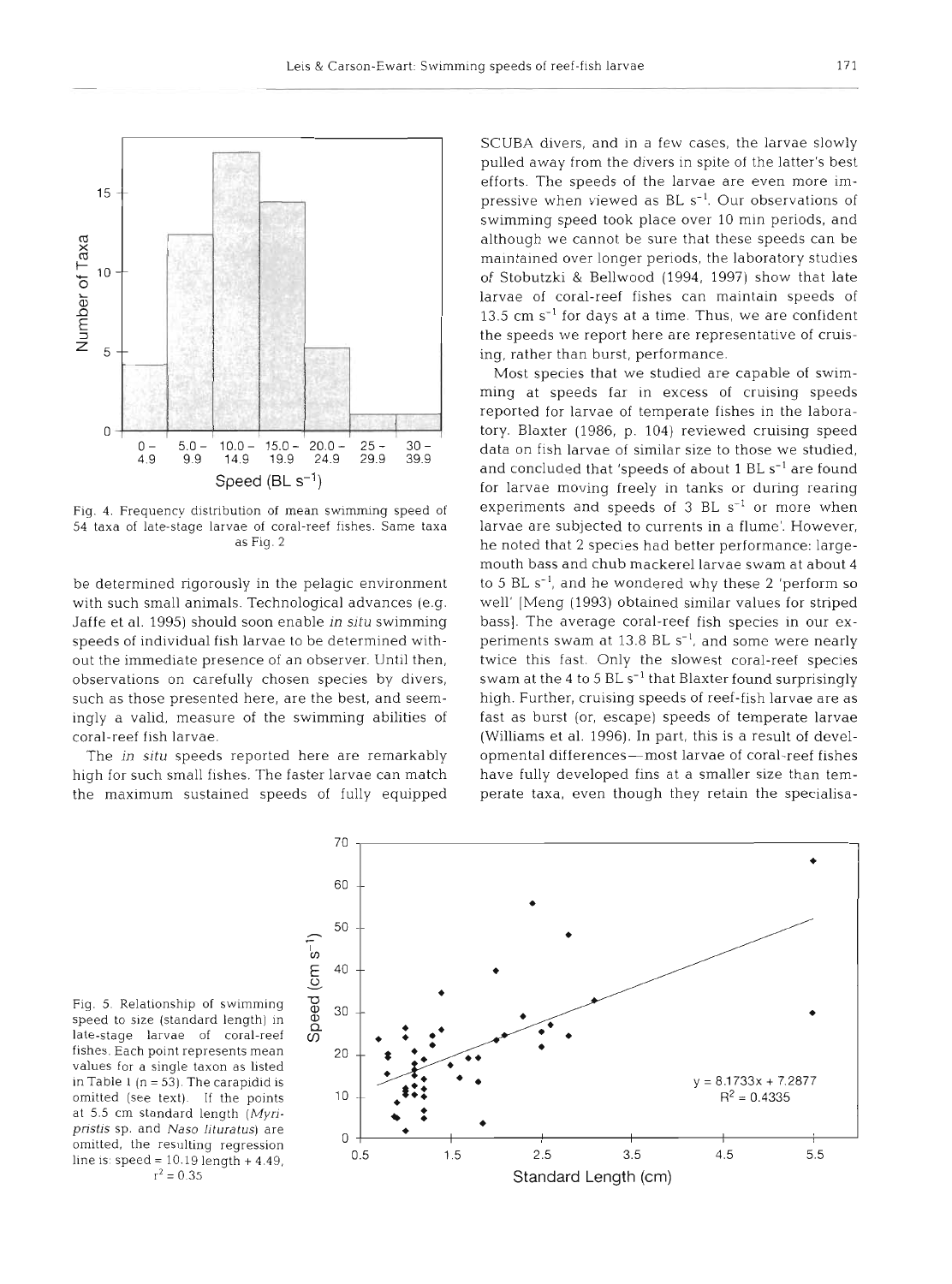tions for pelagic life (e.g. long, ornamented fin spines, and extensive spination on the head) that lead to them being regarded as larvae (Leis & Trnski 1989). However, there is also a strong phylogenetic component to this. Like most coral-reef fishes, nearly all the taxa studied here are members of the suborder Percoidei of the order Perciformes (Choat & Bellwood 1991), whereas most of the taxa reviewed by Blaxter (1986) from temperate waters are of the orders Clupeiformes (e.g. herring), Gadiformes (e.g. cod) or Pleuronectiformes (e.g. plaice). It is worth noting that the bass and mackerel that impressed Blaxter are also perciform fishes, so larvae of perciform fishes may be superior swimmers. However, Miller et al. (1988) obtained results similar to Blaxter's (about 1 BL  $s^{-1}$  cruising speed, about 7 BL  $s^{-1}$  burst speed) in a review of 72 species, 22 of which were Perciformes. Another factor may be that many laboratory-based studies use laboratory-reared larvae, which may not have the vigour of wild conspecifics (Duthie 1987, Cobb et al. 1989). Swimming may be more efficient at tropical temperatures (24 to 31°C) than at those found in temperate seas (<15"C; Wardle 1975). Finally, it might be that larvae of coral-reef fishes are better swimmers because swimming performance is more favoured in coral-reef systems. The selective pressures on a pelagic stage that must leave open water to find a small reef target in a large, tropical ocean are undoubtedly very different than those on a pelagic larval stage that either remains pelagic (e.g. anchovy) or has a proportionally larger target at settlement (e.g. cod). In contrast to temperate fish larvae, larvae of some temperate invertebrates swim at speeds in the same range as those we observed for larvae of coral-reef fishes. Shanks (1995) reports speeds of 9.5 to 46 cm  $s^{-1}$  for larvae of a variety of crabs and lobsters. It is not clear why swimming performance of larvae of temperate invertebrates and fishes should differ.

The speeds reported here are by no means maximum speed for these small pelagic fishes. During our speed measurement sessions, we frequently observed the larvae examining food particles and feeding, thus slowing their average cruising speed. In addition, they often did not swim in a straight line at small scales, rather they manoeuvred around clumps of marine snow, salps or jellies, also resulting in a somewhat underestimated speed as measured by our methods. Some individuals engaged in stop-and-go behaviour, often for no apparent reason, but frequently due to the presence of potential predators. Also, much higher speeds were observed when we attempted to recapture a fish at the end of the observation period, although these might be considered burst, rather than sustained, speeds. Further, for the late larvae of 3 pomacentnd species, the maximum speed (the so-

called 'critical speed,' that could be maintained for<br>5 smin in a loot advinting studiuon in a laboratory<br>5 smin in a loved swimming studiuon in a laboratory<br>flume (Stolutzki & Biellwood 1994) was 3 to 5 times<br>greet than o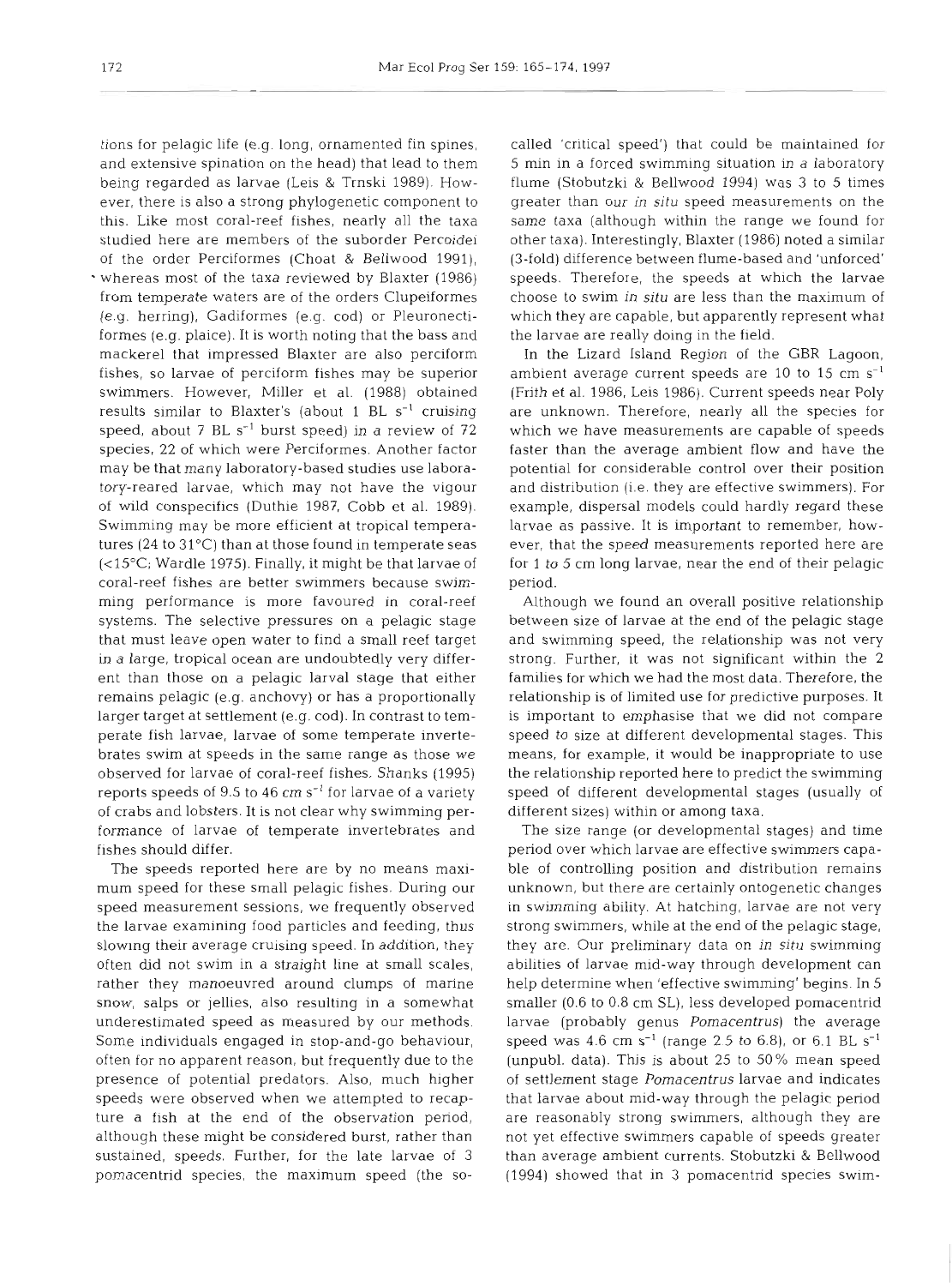ming speed of settlement-stage individuals was greater than of recently settled juveniles, indicating that rapid ontogenetic changes in swimming ability may coincide with ecological transitions.

A few general statements about swimming performance are possible. Overall, swimming speeds are only moderately variable in terms of SE among individuals of the same species. This is perhaps surprising given the potential speeds demonstrated by the fastest individual of each species. So far, swimming speeds for relatively few species are known but even at this early stage, large differences among species in swimming performance are evident, and families appear to differ in the amount of variation present in their included taxa. The differences in speed among taxa may relate to the dispersal strategy of the species involved, but not enough is known to try to relate the two. All our measurements of swimming speed were made during daylight. It is not known how swimming speeds might differ at night.

How representative are the taxa we studied? All GBR species were captured by a light trap, a highly selective aggregation device that requires the fish to swim to, and actively enter, a chamber (Choat et al. 1993). It might be, therefore, that the light trap selects species or individuals that are superior swimmers compared to taxa or individuals that do not enter the trap. If this were true, taxa captured by other methods might swim more slowly. The average speed of the 38 taxa captured by light trap was  $17.5 \text{ cm s}^{-1}$ , whereas the average speed of the 15 taxa captured by the presumably less selective hoa (crest) net was 29.3 cm  $s^{-1}$ . Therefore, the taxa captured by light trap were certainly not faster, but this comparison is confounded by differences in location, and few species were common to both samples. The best that can be said at present is there is no support for the notion that 'light-trap taxa' are better swimmers. It is premature to generalise to other taxa we did not study, but given the wide range of species, genera and families we did examine, it appears that good swimming performance is widespread among larvae of coral-reef fishes.

From the speed data presented here, late larvae of coral-reef fishes have the potential to cover reasonably large distances in short periods (e.g. at 30 cm  $s^{-1}$ , a larva covers 180 m during a 10 min 'swimming session', or, about 1 km  $h^{-1}$ ) and at speeds in excess of ambient current speeds. Therefore, if they have the ability to detect a reef and orientate their swimming toward it, they clearly have the swimming ability to reach the reef from distances up to several km in several hours. Stobutzki & Bellwood (1997) have shown that some of these small fishes have the stamina to swim, non-stop, for a number of days. All larvae tested by Stobutzki & Bellwood (1997) were forced to swim in the laboratory

at 13.5 cm  $s^{-1}$ , a speed slower than we observed in situ for many species. Therefore, it is possible that even greater estimates of stamina would be obtained at other speeds if it is assumed that larvae in **situ** select the optimal speed at which to swim. In any case, most or all of the GBR shelf (depending on location) would be within range of the late larvae of most of the species we tested. Similarly, off oceanic islands, larvae up to 20 km from shore could reach the island with less than 24 h, if the fish swam in the right direction. Evidence for detection and orientation is as yet limited (Leis et al. 1996) and applies only over 1 to 2 km, but it does suggest that settlement-stage larvae of reef fishes have the potential to have considerable control over which reef they settle upon, even if they are a substantial distance from it. It is important, nonetheless, to keep in mind that the substantial swimming performance we have documented could either be used to keep larvae near a natal reef, or to increase their dispersal from it. Good swimming performance is a necessary component of active self-recruitment, but is not sufficient.

More measurements of swimming speeds of a wider variety of species and developmental stages are needed to gain a satisfactory appreciation of the swimming capabilities of larvae of coral-reef fishes. However, these first measurements of swimming speed in situ reveal that reef-fish larvae are surprisingly strong swimmers with the capability to cover impressively large distances quickly. This capability must be taken into account in any attempt to understand or model dispersal during the pelagic stage.

Acknowledgements. Foremost, we thank the people who dived with us to help collect these data: M. Emslie. A. Hay, R. Kelly. A. Lo-Yat, P. Romans, T Trnski and C. Wellington. A. Lo-Yat and P. Romans shared their hoa-net catches and temperature data with us; M. McCormack and I. Stobutzki shared their light-trap catches with us, and the latter provided information in advance of publication. The excellent staff at the Lizard Island Research Station and EVAAM Rangiroa made our work possible and our stays enjoyable. This work was supported by Australian Research Council Grant A19530997 to J.M.L. The work at Rangiroa was also supported by DIST grant **94/2743** to J.M.L. and funding supplied by EPHE during J.M.L.'s tenure as visiting Professor at EPHE. Universite de Perpignan. Many thanks to René Galzin who organised all. S. Bullock assisted editorially, and H. Sweatman constructively criticised the manuscript. C. Bento supplied Fig. 1 This is a contribution from the Lizard Island Research Station and EPHE-CRIOBE.

#### LITERATURE CITED

- Blaxter JHS (1986) Development of sense organs and behaviour of teleost larvae with special reference to feeding and predator avoidance. Trans Am Fish Soc 115:98-114
- Choat JH, Bellwood DR (1991) Reef fishes: their history and evolution. In: Sale PF (ed) The ecology of fishes on coral